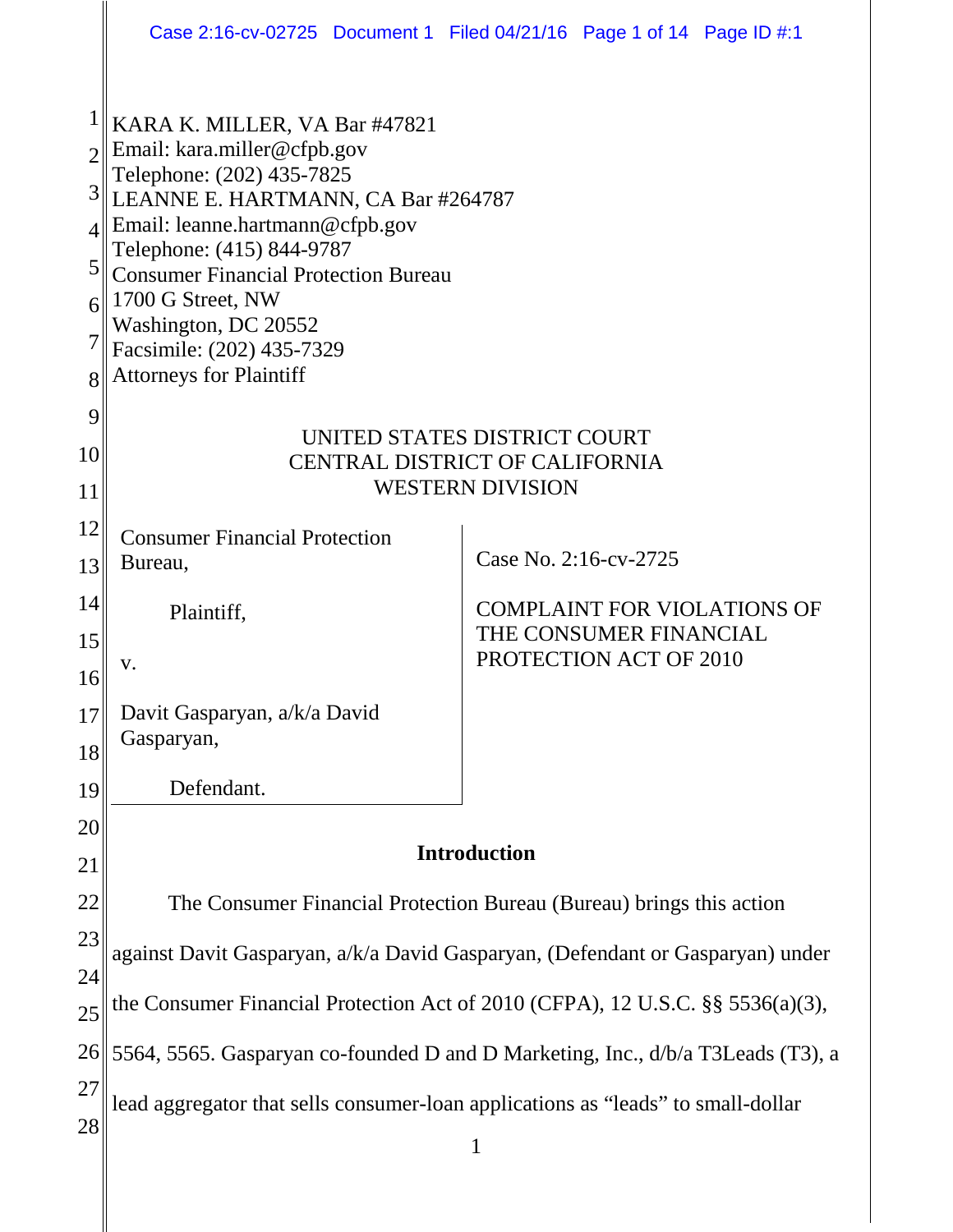1 2 3 4 5 6 7 8 9 10 11 12 13 14 15 16 17 18 19 20 21 22 23 24 25 26 27 28 lenders and other purchasers. T3 failed to vet or monitor its lead generators and lead purchasers, exposing consumers to the risk of having their information purchased by actors who would use it for illegal purposes. T3 allowed its lead generators to attract consumers with misleading statements and took unreasonable advantage of consumers' lack of understanding of the material risks, costs, or conditions of the loan products for which they applied. T3's conduct was unfair and abusive, in violation of the CFPA, 12 U.S.C. §§ 5531, 5536(a)(1). Gasparyan knowingly or recklessly provided substantial assistance to T3 in its unfair and abusive acts and practices, in violation of the CFPA, 12 U.S.C. § 5536(a)(3). **Jurisdiction and Venue** 1. This Court has subject-matter jurisdiction over this action because it is brought under "Federal consumer financial law," 12 U.S.C. § 5565(a)(1), presents a federal question, 28 U.S.C. § 1331, and is brought by an agency of the United States, 28 U.S.C. § 1345. 2. This Court has personal jurisdiction over the Defendant because the causes of action arose from the Defendant's conduct of business in this District, and the Defendant resides here. 12 U.S.C. § 5564(f). 3. Venue is proper in this District because a substantial part of the acts or omissions giving rise to the claims occurred here, and the Defendant transacted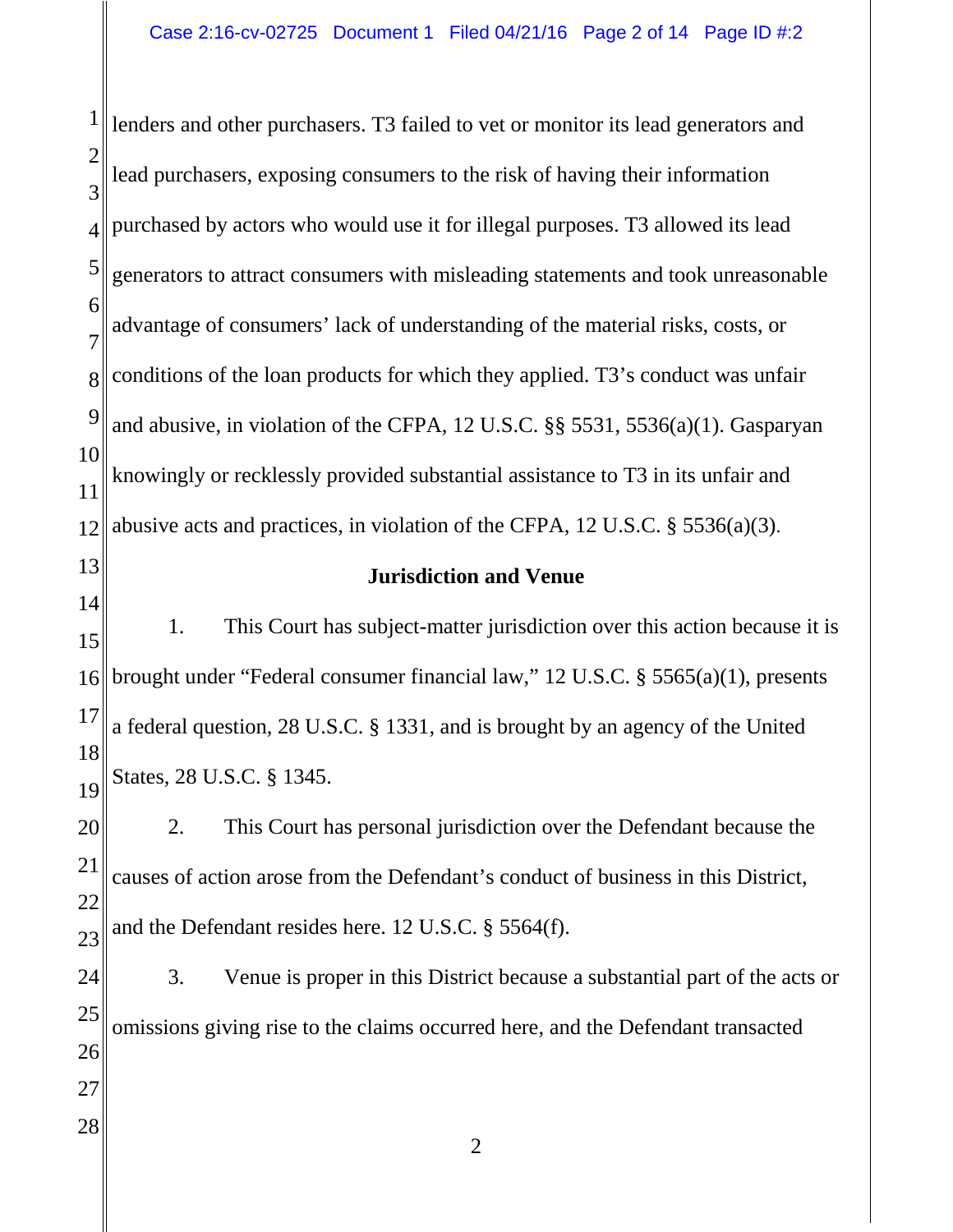business in this district and resides in this district. 28 U.S.C. § 1391(b), (c); 12 U.S.C. § 5564(f).

#### **Parties**

5 6 7 8 9 10 11 12 4. The Bureau is an independent agency of the United States charged with regulating the offering and providing of consumer-financial products and services under "Federal consumer financial laws." 12 U.S.C. § 5491(a). The Bureau is authorized to initiate civil actions in federal district court, by its own attorneys, to address violations of "Federal consumer financial law." 12 U.S.C.  $§$  5564(a)-(b).

13 14 15 16 17 18 19 20 5. Gasparyan is a co-founder of T3 and was the Chief Financial Officer from the company's founding in 2005 until 2009 and the Chief Marketing Officer from the company's founding through July 2014. Gasparyan had managerial responsibility for T3 and materially participated in the conduct of its affairs. Gasparyan resides in this District and, in connection with the matters alleged, transacted business here.

# 21 22

1

2

3

4

## **Factual Background**

23 24 25 26 27 28 3 6. D and D Marketing, Inc., d/b/a T3Leads, is a California S-Corporation with its principal place of business at 4000 West Alameda Avenue, Suite 200, Burbank, California, 91436. T3 is in the business of receiving consumer-loan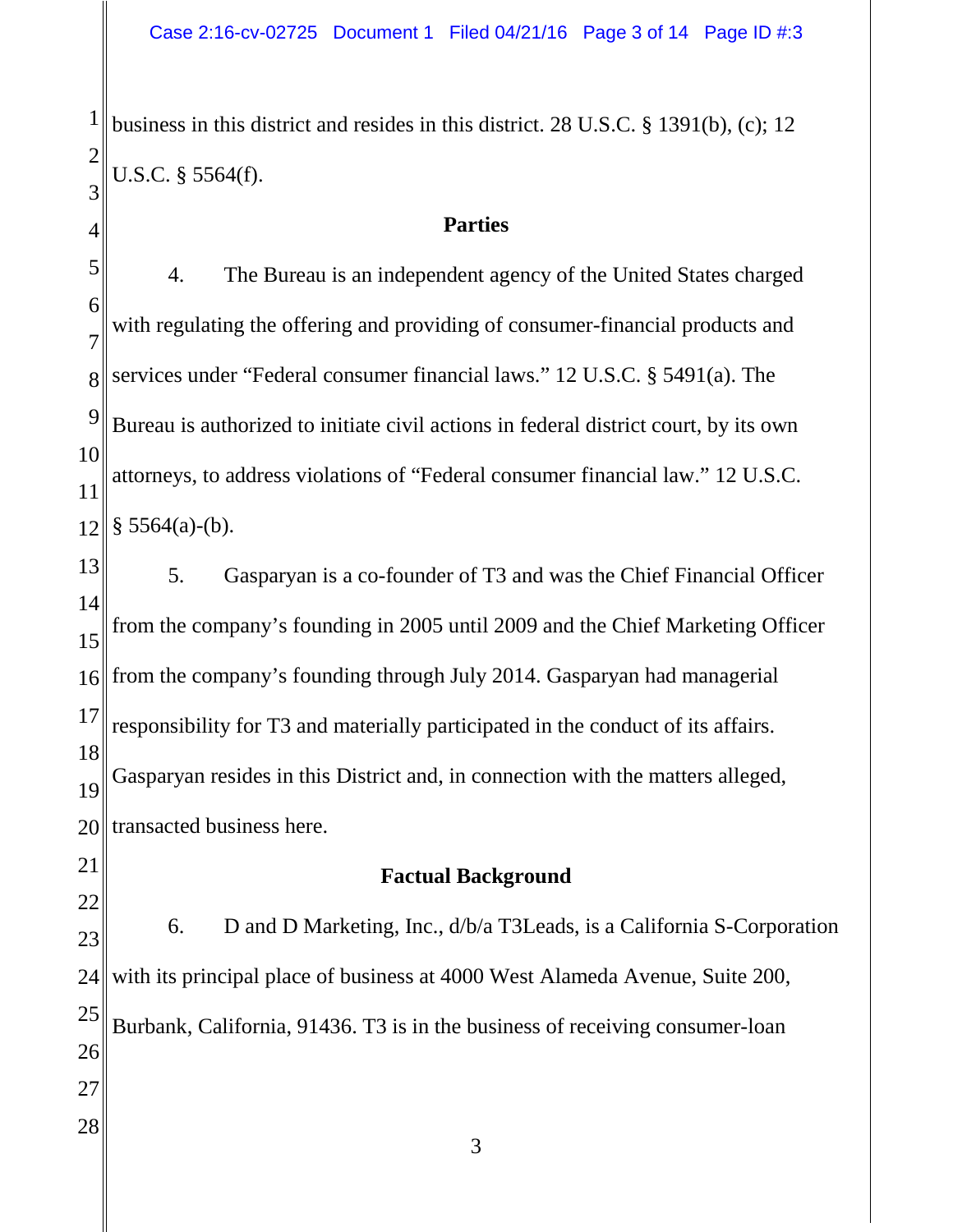1 2 3 applications from lead generators and selling the applications as leads to smalldollar lenders.

4 5 7. Gasparyan co-founded T3 in 2005 and claims to own 50% of the company.

6 7 8 9 8. Gasparyan served as Chief Financial Officer from the company's founding in 2005 until 2009 and as Chief Marketing Officer from the company's founding through July 2014.

10 11 12 9. Gasparyan had substantial control over and involvement in the establishment of T3's business policies and practices.

13 14 15 16 17 10. T3 has a network of lead generators from which it receives applications and a network of purchasers to which it sells those applications. T3 sometimes acted as its own lead generator, accepting applications directly from consumers.

18 19 20 21 11. T3 does not share the identities of its lead generators with its purchasers, and T3 does not share the identities of its purchasers with its lead generators.

22

23 24 25 26 27 28 12. Lead generators operate websites that advertise loans and through which consumers submit loan applications. Lead generators transfer the applications to T3, and T3 sells the applications to purchasers in its network.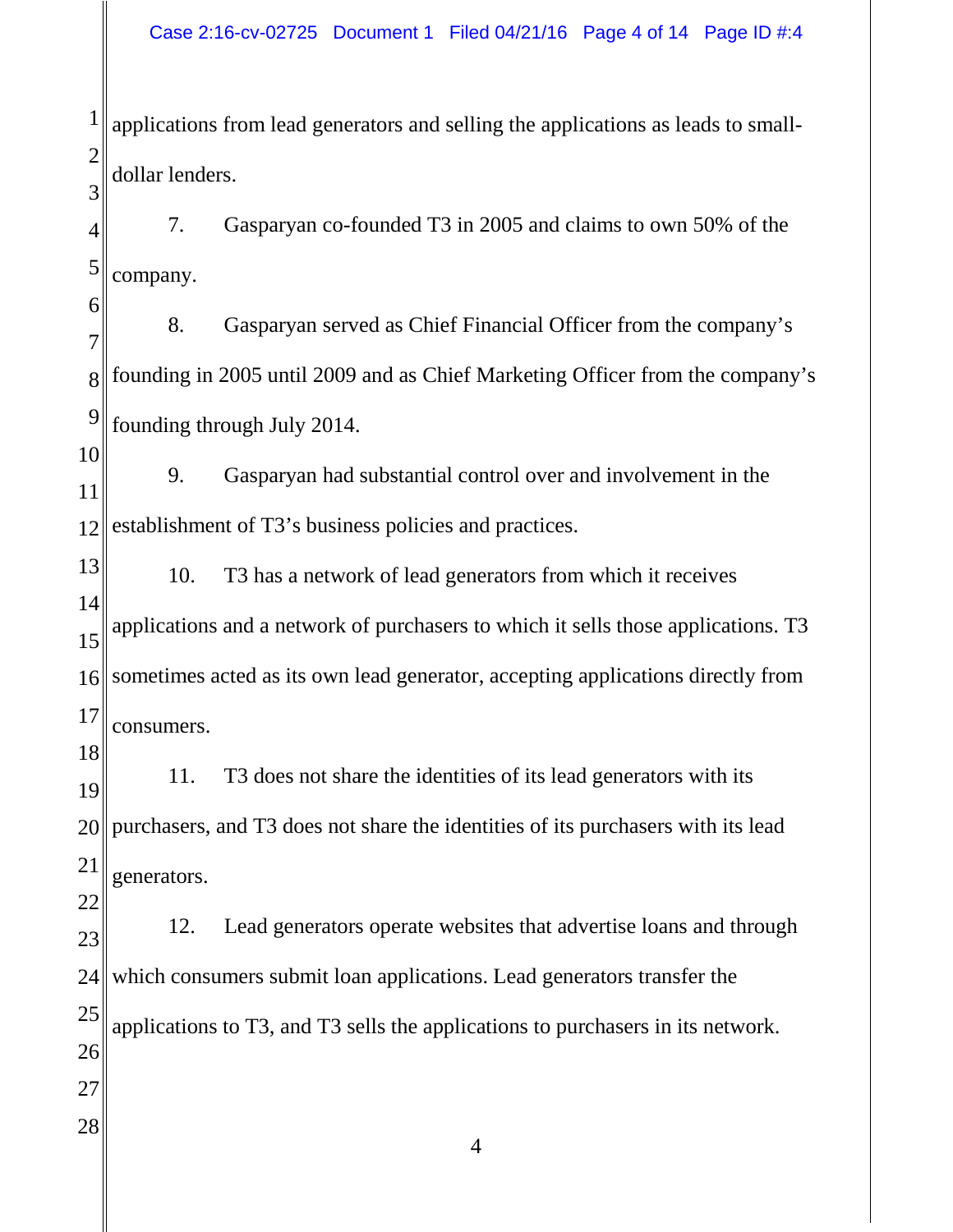1 2 3 13. The purchasers include online small-dollar lenders, as well as data managers, data brokers, and remarketing companies.

4 5 6 7 8 14. Lenders to which T3 sells applications extend credit in the form of small-dollar loans for use by consumers for personal, family, or household purposes, with an expectation that the principal, interest, and fees will be collected from consumers.

9 10 11 12 13 14 15 16 17 15. Data managers are intermediaries for lenders that outsource their leadpurchasing activities, and data brokers are lead aggregators that have their own networks of purchasers to which they sell applications after they purchase them from T3. T3 does not know the end purchasers of the applications it sells to data managers or data brokers. Remarketing companies buy consumer information to send marketing materials to consumers for products other than the loans for which consumers applied.

18 19 20 21 22 23 24 16. To filter and sell applications to purchasers, T3 uses a "ping tree," which sets the order in which purchasers have the opportunity to purchase a given application from T3. The position of each purchaser in the ping tree is determined primarily by the price the purchaser is willing to pay T3 for that application; the higher the price, the better the purchaser's position in the ping tree.

25 26 27 17. Gasparyan shared responsibility for deciding the position of each purchaser in the ping tree and designed T3's systems to filter and sell applications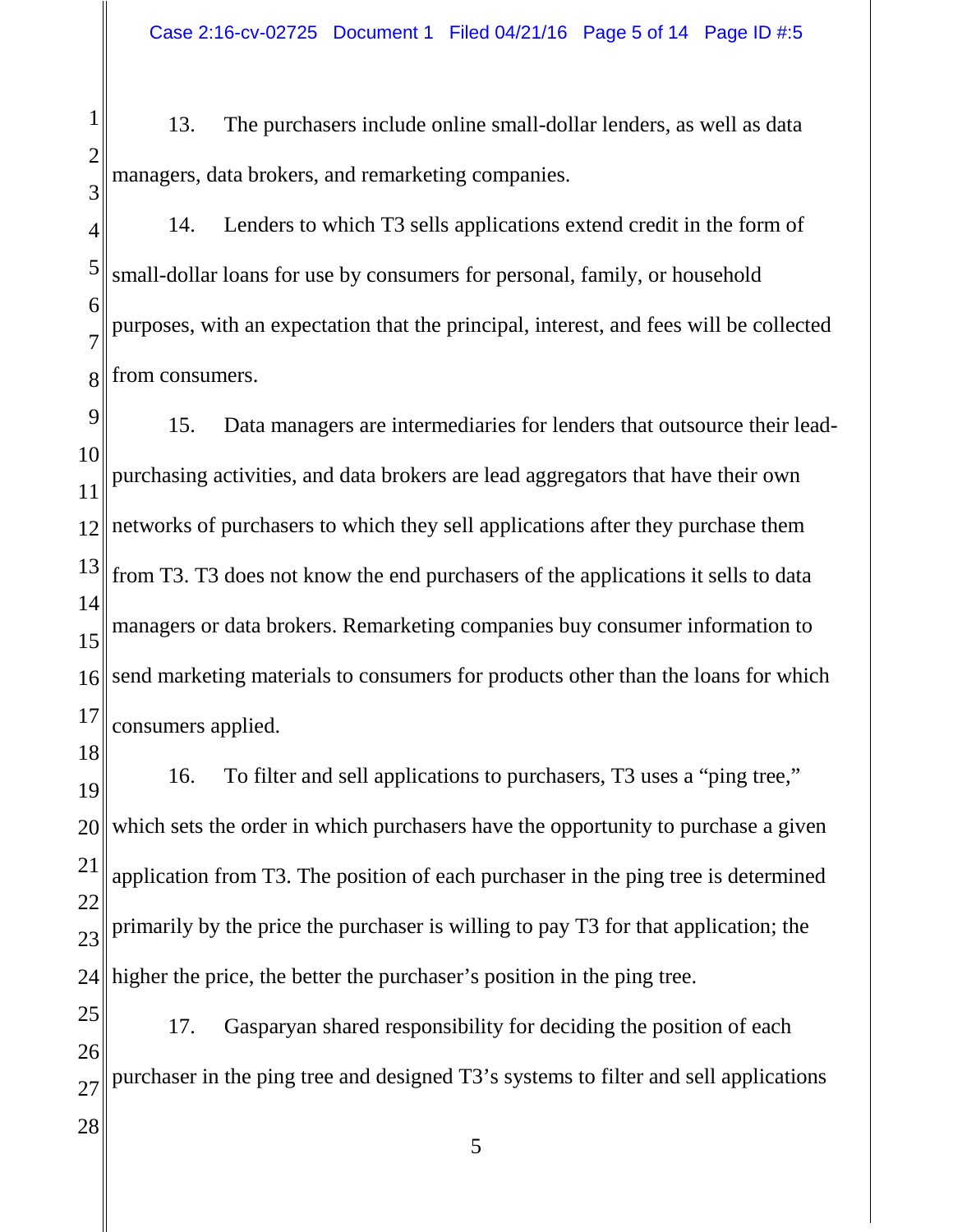1 2 3 in the manner most profitable to T3, without regard for the practices of lead generators or purchasers.

4 5 6 7 8 18. A consumer who submits a loan application on a lead generator's webpage is immediately redirected from that page to a lender's webpage. This automated process takes just seconds, and the consumer is not informed that the loan application has been filtered through T3 or sold by T3.

9 10 11 19. T3 does not continuously monitor lead generator websites to check for misleading or inaccurate statements to consumers.

12 13 14 15 16 17 20. T3 regularly accepts applications from lead generators whose websites include misrepresentations that are likely to mislead consumers into believing that lenders to which they will be directed have been evaluated and meet certain standards, such as following rules and practices set by industry associations and government agencies or offering reasonable rates.

18 19 20 21 22 23 24 21. T3 also accepts applications from lead generators who have incorrectly represented that they are themselves lenders and lead generators who have falsely suggested that they would help consumers find the best rates or lowest fees or that they would review consumers' applications to match them with the most appropriate lenders.

25 26 27 22. Despite the representations to consumers by some of them, T3's lead generators typically do not provide loans directly to consumers, do not select the

6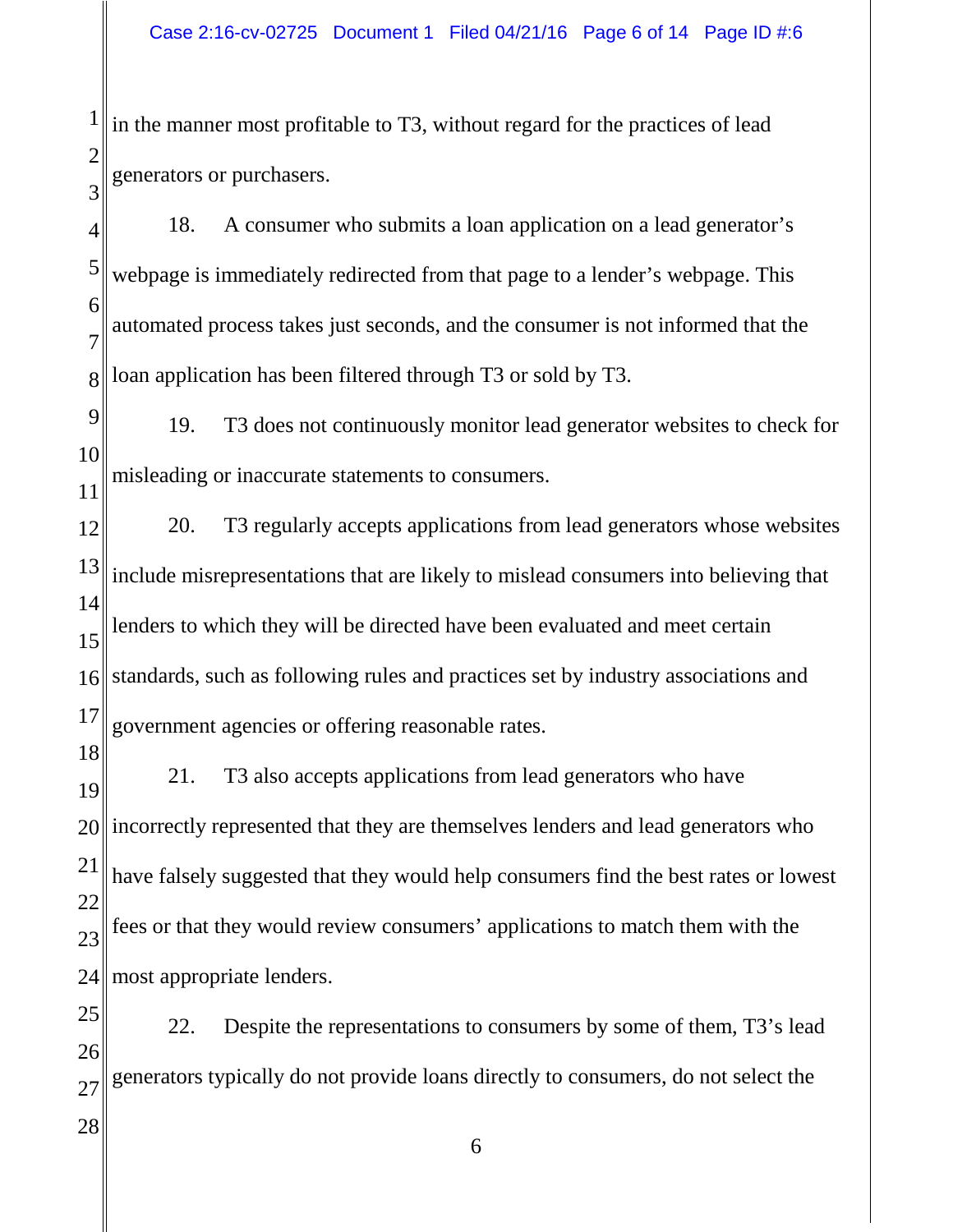1 2 3 4 5 lenders that will see a consumer's application, and have no involvement in determining or knowledge of the specific terms of the loan a consumer receives after T3 sells the application. Indeed, lead generators forward applications to T3 without regard for how the consumers' information will be used.

6 7 8 9 10 11 23. T3 does not require its purchasers to provide T3 with the precise loan terms that consumers will be offered, and T3 makes no attempt to match consumers with the best loan for their needs, as consumers are led to believe by some lead generators.

12 13 14 15 16 17 18 19 20 24. T3 has reason to believe or knows that the applications it sells are likely to result in loans with interest rates that exceed state usury limits or otherwise fail to comply with laws of the state where the consumer is located. T3 knows in advance of its sales the application parameters each of its purchasers will accept, and T3 knows the identity of each purchaser. T3 sells to these purchasers based on its own financial interests, without regard to representations to and expectations of consumers.

21 22 23 24 25. T3 does not require data managers or data brokers to disclose the ultimate purchasers of T3's applications. T3 therefore does not know the identity of all lenders that obtain consumer applications through its lead-purchaser network.

25 26 27 26. T3 does not vet or monitor the purchasers in its network for compliance with applicable laws.

28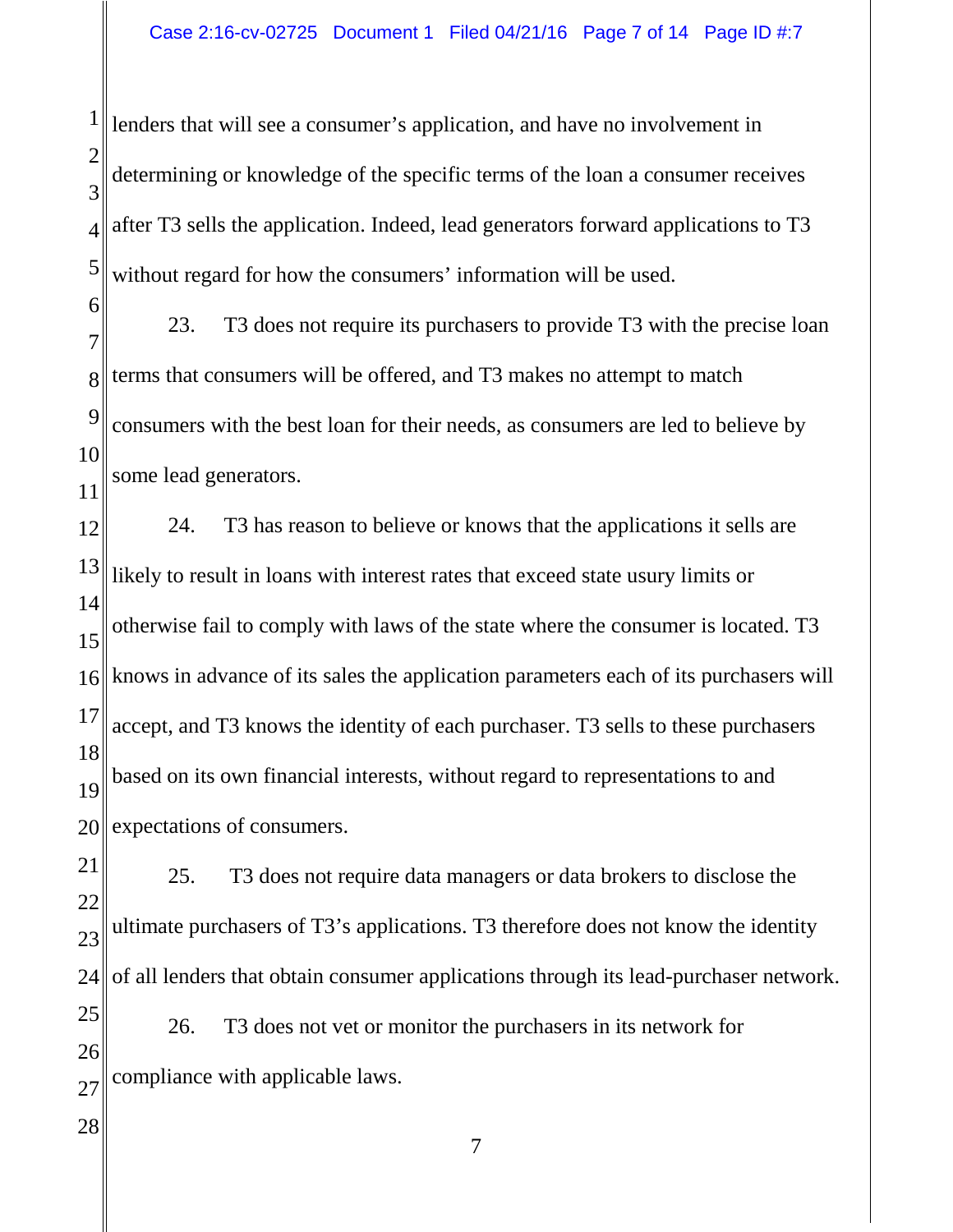1 2 3 4 5 6 7 8 9 27. Many of T3's lenders are entities organized by Indian tribes, known as tribal lenders, or organized under the laws of foreign jurisdictions, known as offshore lenders. These lenders typically claim immunity from state regulation, do not comply with the laws of the states where the consumers to which they make loans are located, and do not concede that they are subject to jurisdiction in a forum convenient to the consumer. T3 fails to provide accurate information to consumers about the purchasers in T3's network.

10 11 12 13 14 15 28. Tribal lenders and offshore lenders typically charge higher interest rates than lenders adhering to state laws. Because they charge higher interest rates, these lenders generally are willing to pay more for applications and thus rank at the top of the T3 ping tree.

16 17 18 19 29. Many of the tribal lenders among T3's purchasers offer contracts providing for the application of tribal law to the contract and providing an exclusive tribal dispute-resolution process.

20 21 22 23 24 25 26 27 30. Certain entities operating or purporting to operate in the small-dollarloan industry have engaged in a variety of fraudulent schemes involving applications purchased from lead aggregators. T3 knew or should have known of such fraudulent actors in the small-dollar-loan industry and the risk of illegal actors purchasing its applications.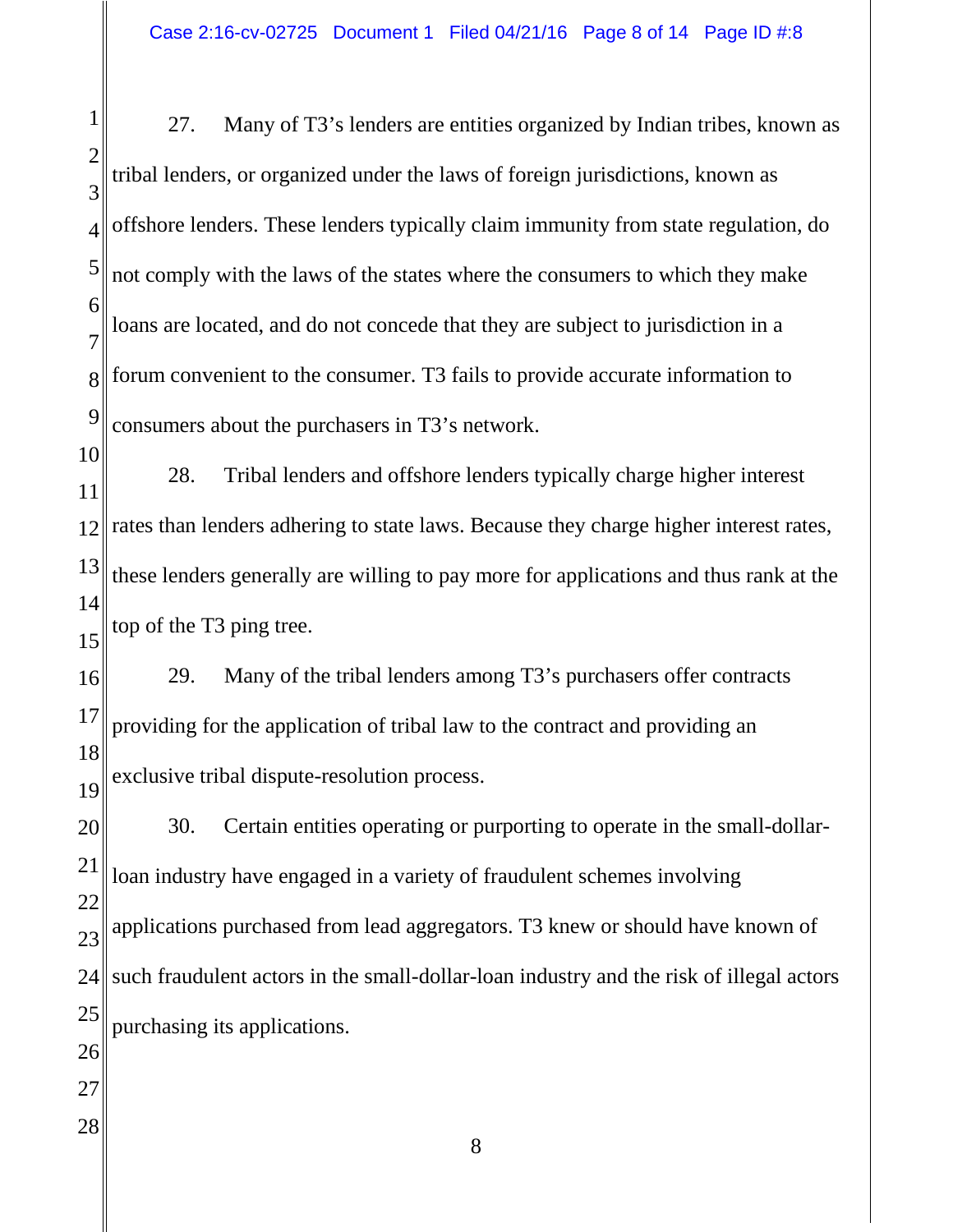1 2 3 4 31. In 2013, T3 requested information regarding whether its purchasers complied with the laws of the states where they made loans. Many of its purchasers failed to respond to this request, but T3 continued to do business with them.

5 6 7 8 9 10 11 12 32. Purchasers provide regular feedback to T3 regarding the quality of the purchased applications, including the number of applications that result in loans and reasons why some did not result in loans. T3 uses this information to evaluate its lead generators and refine its processing to optimize "conversion," or the rate at which applications result in loans. This optimization is conducted for T3's benefit—to sell more applications.

13 14 15 16 17 18 19 33. T3 controls the information shared between its lead generators and its purchasers, allowing lead generators to claim ignorance of the terms of the loans offered to consumers and allowing purchasers to claim ignorance of the methods used to attract consumers. T3's process allows some purchasers to receive applications that they have been prohibited from soliciting directly.

## **Count I Substantial Assistance in T3's Unfair Acts and Practices**

20

21

22 23 34. Plaintiff realleges and incorporates by reference paragraphs 1-33 of this Complaint.

24 25 26 27 28 35. The lenders to which T3 sells applications are "covered persons" under the CFPA—they extend credit for use by consumers for personal, family, or household purposes.  $12$  U.S.C.  $\S$  5481(15)(A)(i).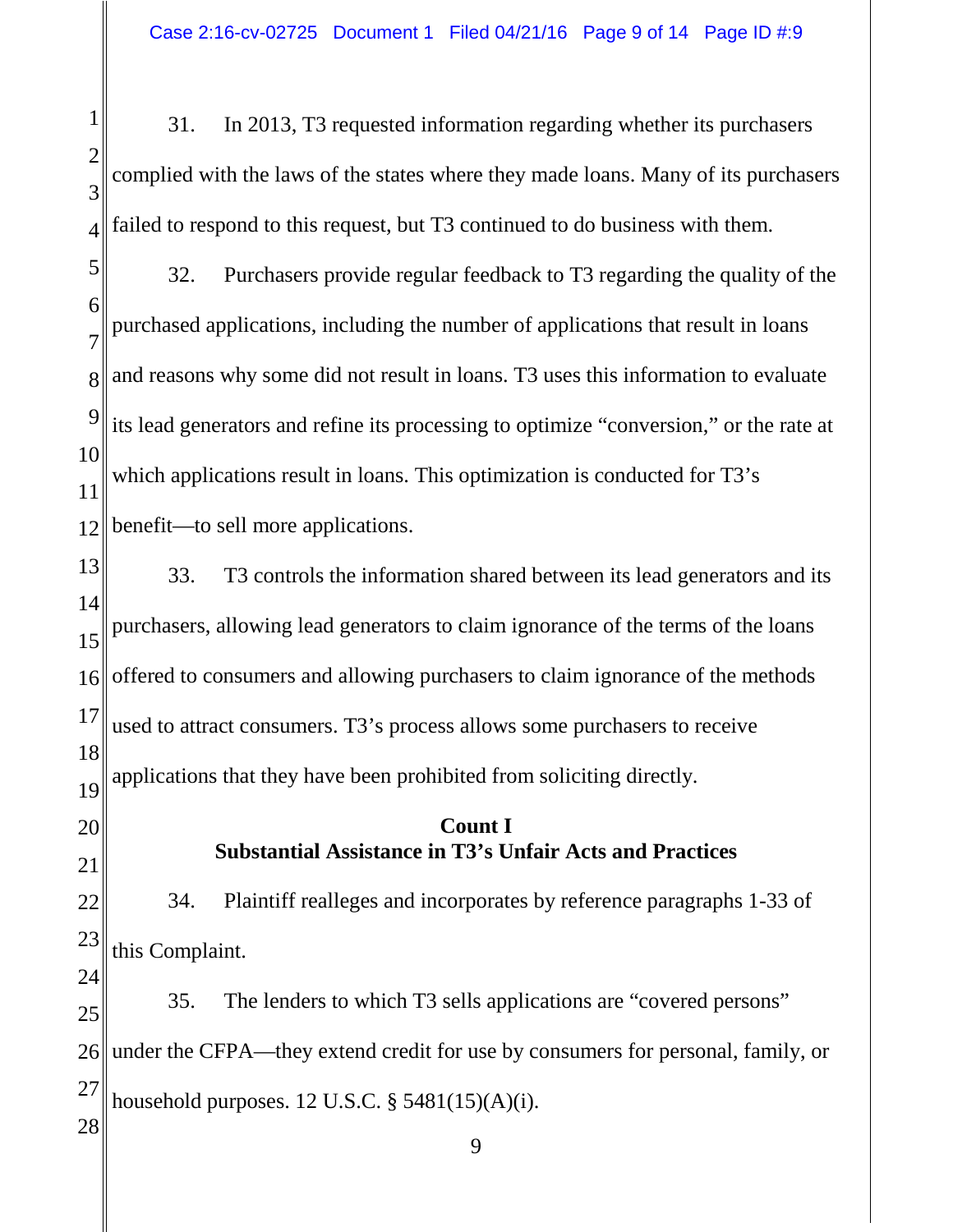1 2 3 4 5 36. T3 provides a material service to covered persons in connection with the offering or provision by the covered persons of a consumer-financial product or service. T3 is a "service provider" to covered persons under the CFPA. 12 U.S.C.  $$5481(26)(A).$ 

6 7 8 9 10 11 37. An act or practice is unfair if it causes or is likely to cause substantial injury to consumers that is not reasonably avoidable by consumers and is not outweighed by countervailing benefits to consumers or to competition. 12 U.S.C.  $§ 5531(c)(1).$ 

12 13 14 15 38. T3's lead generators make statements to consumers regarding the lenders that will receive the consumers' information and the loans those lenders will offer.

16 17 39. T3 knows or should know of the lead generators' statements and that they are often false and misleading.

40. T3 does not vet or monitor its purchasers for illegal activity.

20 21 41. T3 does not require data managers or data brokers to disclose the end purchasers of applications.

22 23 24 25 26 42. Consumers are not notified that T3 is involved with processing their loan applications and cannot reasonably investigate or assess the reliability of the lenders to which their applications are ultimately sold.

43. T3's conduct is likely to cause substantial injury to consumers.

28

27

18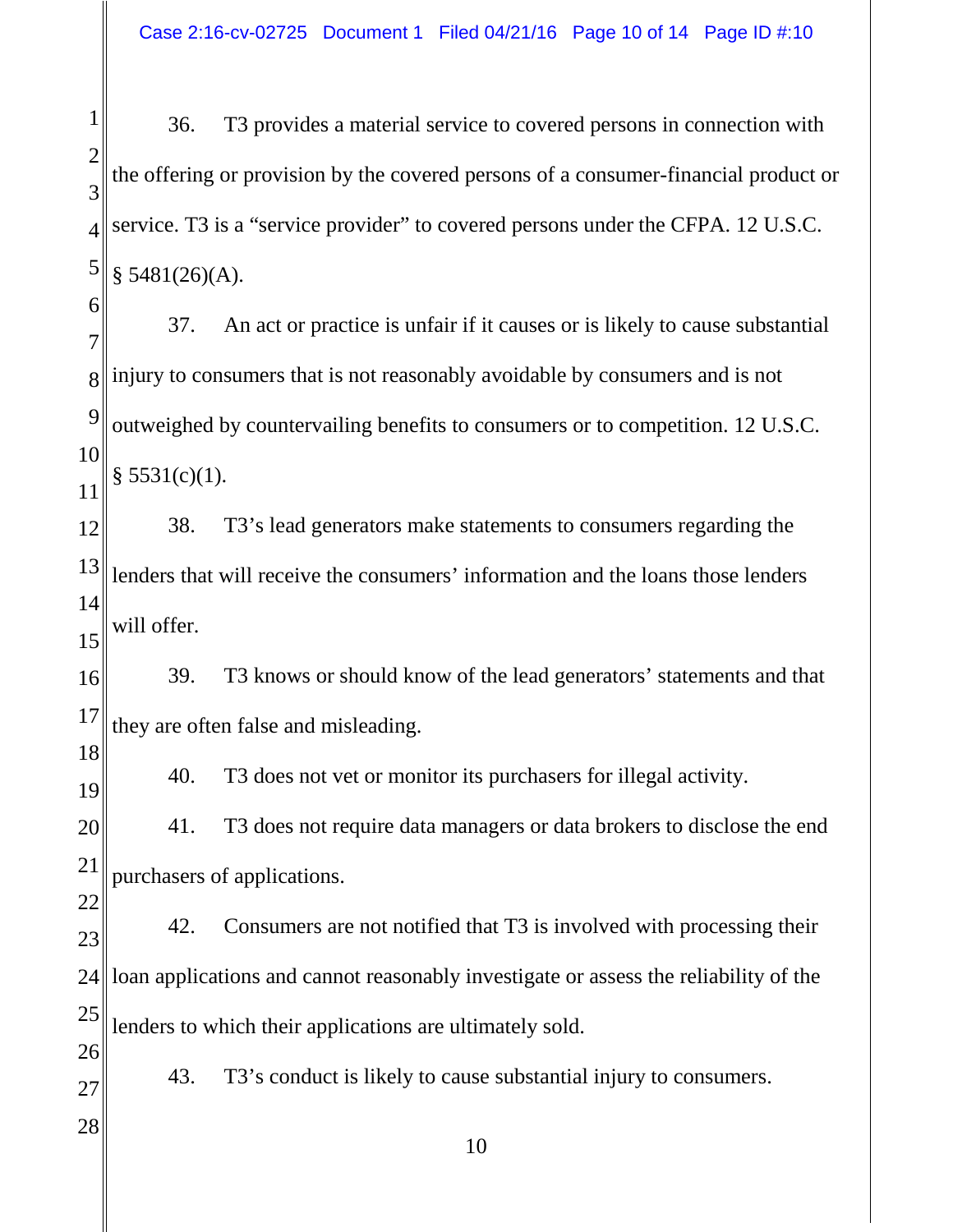Case 2:16-cv-02725 Document 1 Filed 04/21/16 Page 11 of 14 Page ID #:11

1 2 3 4 5 6 7 8 9 10 11 12 13 14 15 16 17 18 19 20 21 22 23 24 25 26 27 28 11 44. The potential benefit of obtaining a loan is not outweighed by the likelihood of injury from T3's failure to vet and monitor its purchasers. 45. T3's conduct constitutes an unfair act or practice under 12 U.S.C. §§ 5531(c)(1), 5536(a)(1)(B). 46. Gasparyan had significant responsibility for establishing T3's policies and practices, and, throughout his employment at T3, he had substantial control over T3 operations. 47. Gasparyan knowingly or recklessly provided substantial assistance to T3, a service provider engaged in unfair acts and practices, in violation of the CFPA, 12 U.S.C. § 5536(a)(3). **Count II Substantial Assistance in T3's Abusive Acts and Practices** 48. Plaintiff realleges and incorporates by reference paragraphs 1-33 of this Complaint. 49. The lenders to which T3 sells applications are "covered persons" under the CFPA—they extend credit for use by consumers for personal, family, or household purposes.  $12$  U.S.C.  $\S$  5481(15)(A)(i). 50. T3 provides a material service to covered persons in connection with the offering or provision by the covered persons of a consumer financial product or service. T3 is a "service provider" to covered persons under the CFPA. 12 U.S.C.  $§ 5481(26)(A).$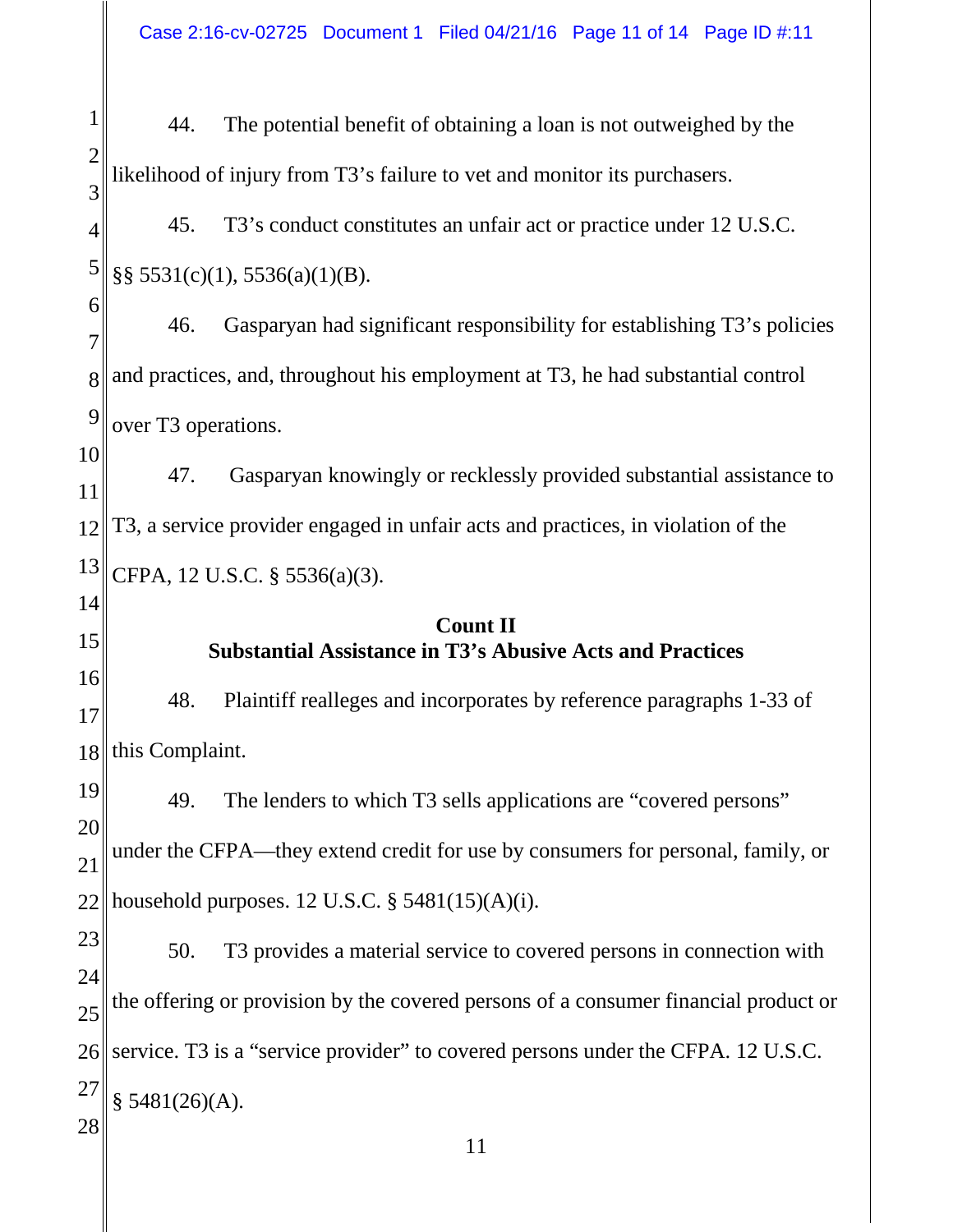51. An act or practice is abusive if it "takes unreasonable advantage of . . . a lack of understanding on the part of the consumer of the material risks, costs, or conditions of the product or service." U.S.C. § 5531(d)(2)(A).

 52. Contrary to representations by lead generators, consumers are likely to be steered, through T3's ping tree, to lenders offering less-favorable terms than may otherwise be available to them. In particular, consumers are likely to be steered to lenders that charge higher interest rates than lenders that comply with state laws, that do not adhere to state usury limits, or that claim immunity from state regulation and jurisdiction. Consumers also are likely to be steered to lenders that offer contracts providing for the application of tribal law to the contract and providing an exclusive tribal dispute-resolution process.

 53. The possibility of being matched by T3 with a lender that offers lessfavorable terms than may otherwise be available is not disclosed to consumers by lead generators or T3. Only after consumers are filtered through the T3 ping tree and redirected from a lead generator's page to a lender's e-signature page can consumers find the offered terms and links to lengthy disclosures where lenders reveal material terms such as their tribal affiliation and claimed immunity. 54. The inaccurate statements by T3's lead generators decrease the likelihood that consumers will read the lengthy disclosures on a lender's webpage.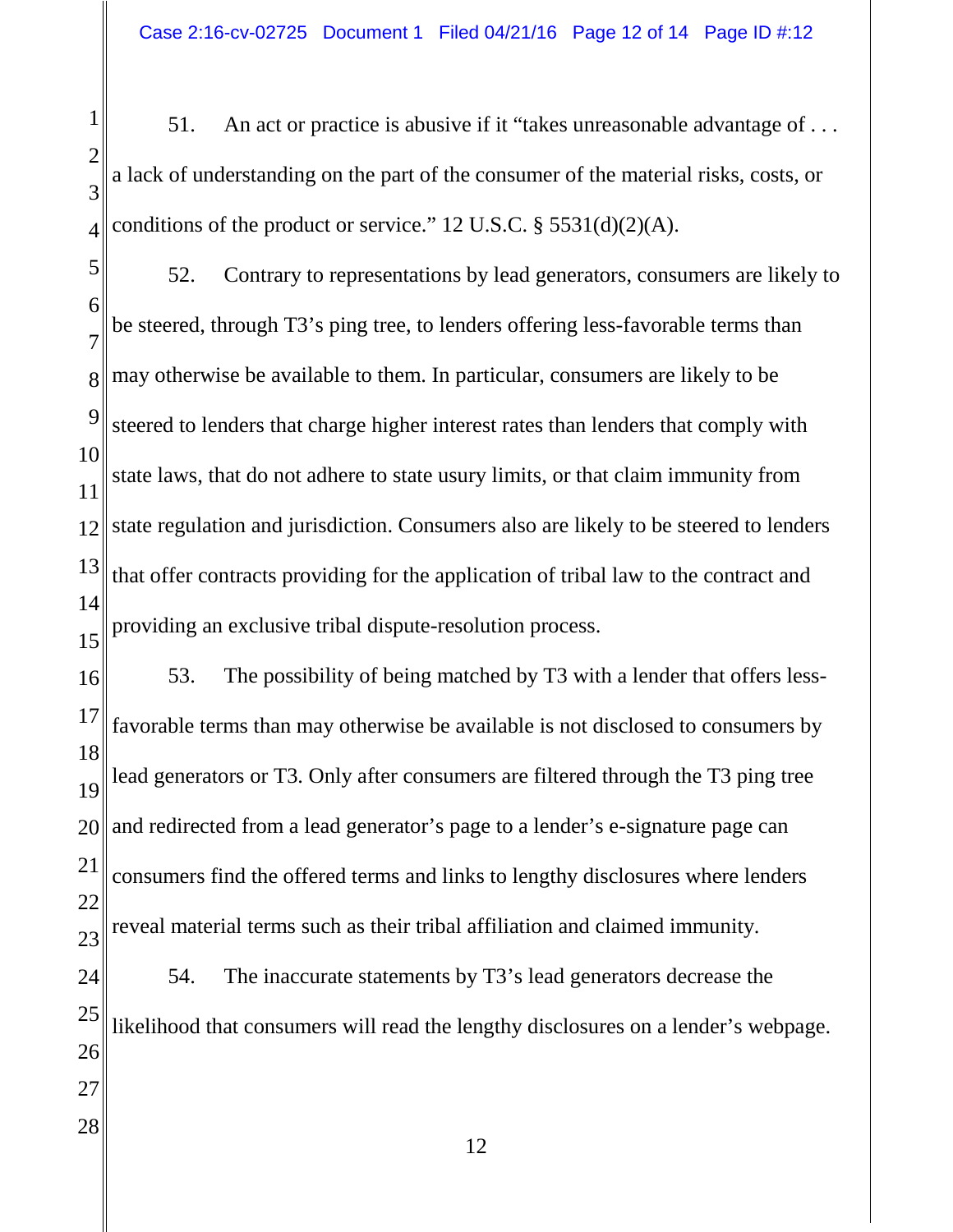1 2 3 4 5 6 7 55. The cost of a loan relative to what other lenders might offer, the law governing a loan contract, including whether the lender complies with laws of the consumer's state, and the available forum for raising disputes with the lender or in which the consumer might be sued by the lender are material risks, costs, or conditions.

8 9 10 11 12 13 14 15 16 17 18 19 20 21 22 23 24 25 26 27 28 13 56. T3 knows or should know of lead generators' representations to consumers. T3 knows or should know that its process results in many, if not most, applications being steered to lenders that make loans to consumers that do not comport with express or implied representations made on lead-generator websites. 57. T3's conduct takes advantage of consumers' lack of understanding of the material risks, costs, or conditions of the products for which they apply and constitutes an abusive act or practice under 12 U.S.C. §§ 5531(d)(2)(A), 5536(a)(1)(B). 58. Gasparyan had significant responsibility for establishing T3's policies and practices, and, throughout his employment at T3, he had substantial control over T3's operations. 59. Gasparyan knowingly or recklessly provided substantial assistance to T3, a service provider engaged in unfair acts and practices, in violation of the CFPA, 12 U.S.C. § 5536(a)(3).